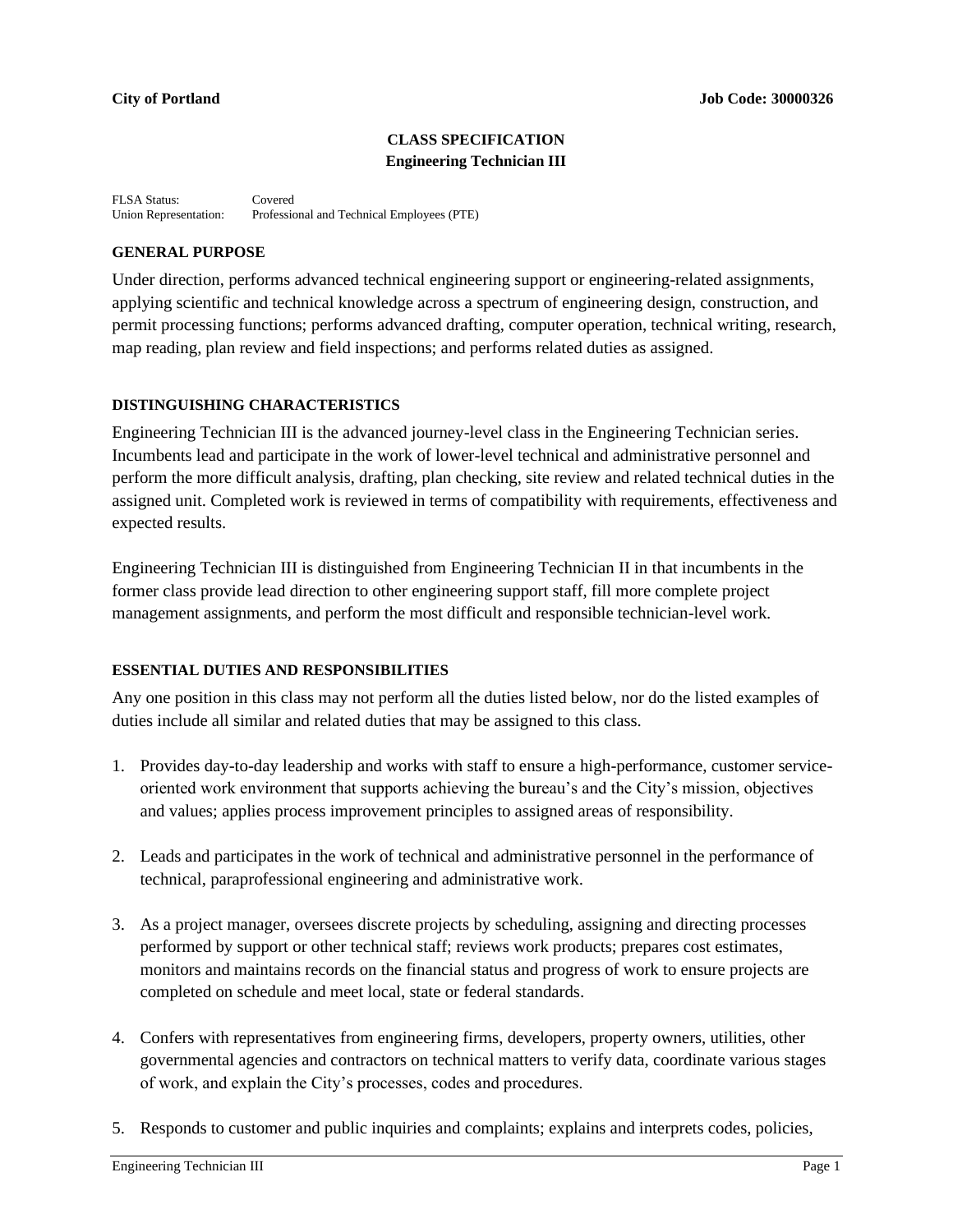standards, fees and procedures to the public.

- 6. Reviews and evaluates studies, designs, reports and records generated by other divisions/bureaus and outside entities; analyzes data and makes recommendations; performs advanced analysis, evaluation and system design work; adapts quantitative models to computer programs; organizes complex data for purpose of computer modeling; collects, analyzes, summarizes and stores programmatic data to improve program effectiveness using computers, source documents and other records.
- 7. Oversees the processing of applications for permits, inspections or services; oversees permit issuance.
- 8. Through independent, onsite visits, collects field data, verifies conditions, takes measurements, notes potential or developing problems, makes recommendations and carries out other duties related to the field visit.
- 9. Provides administrative, logistical and technical project oversight by assisting in the bidding process, reviewing specifications and submittals, managing records, files and databases, reviewing and preparing project documentation, gathering, recording and evaluating data, preparing reports and work orders, enforcing standards and specifications; verifying accuracy of and issuing payments, making recommendations on change orders, and preparing for and conducting meetings.
- 10. Composes correspondence and drafts ordinances; prepares reports and presentations, including graphics, maps and technical drawings, to describe project or program goals and activities using manual or computer tools.
- 11. Reviews a variety of plans and applications, e.g., building, traffic and parking control, water service, street improvement plans, land use for conformance to regulations and standards to ensure public safety using knowledge of codes, master plans and accepted practices; coordinates plan review process with other bureaus; prepares comments and conditions of approval.
- 12. Designs, develops, maintains, and operates limited energy electrical systems, electronics, and applies network security to network enabled instrumentation and communications systems in a SCADA environment; develops and implements environmental data quality control and quality assurance, uses analytic problem solving and develops and adheres to maintenance and repair procedures; utilizes software applications and test equipment for programming telemetry communications and instrumentation systems in a municipal wastewater system.

# **OTHER DUTIES**

- 1. Facilitates staff meetings.
- 2. Participates in hiring processes for section technical staff.
- 3. Prepares, schedules and presents training of support or other technical staff.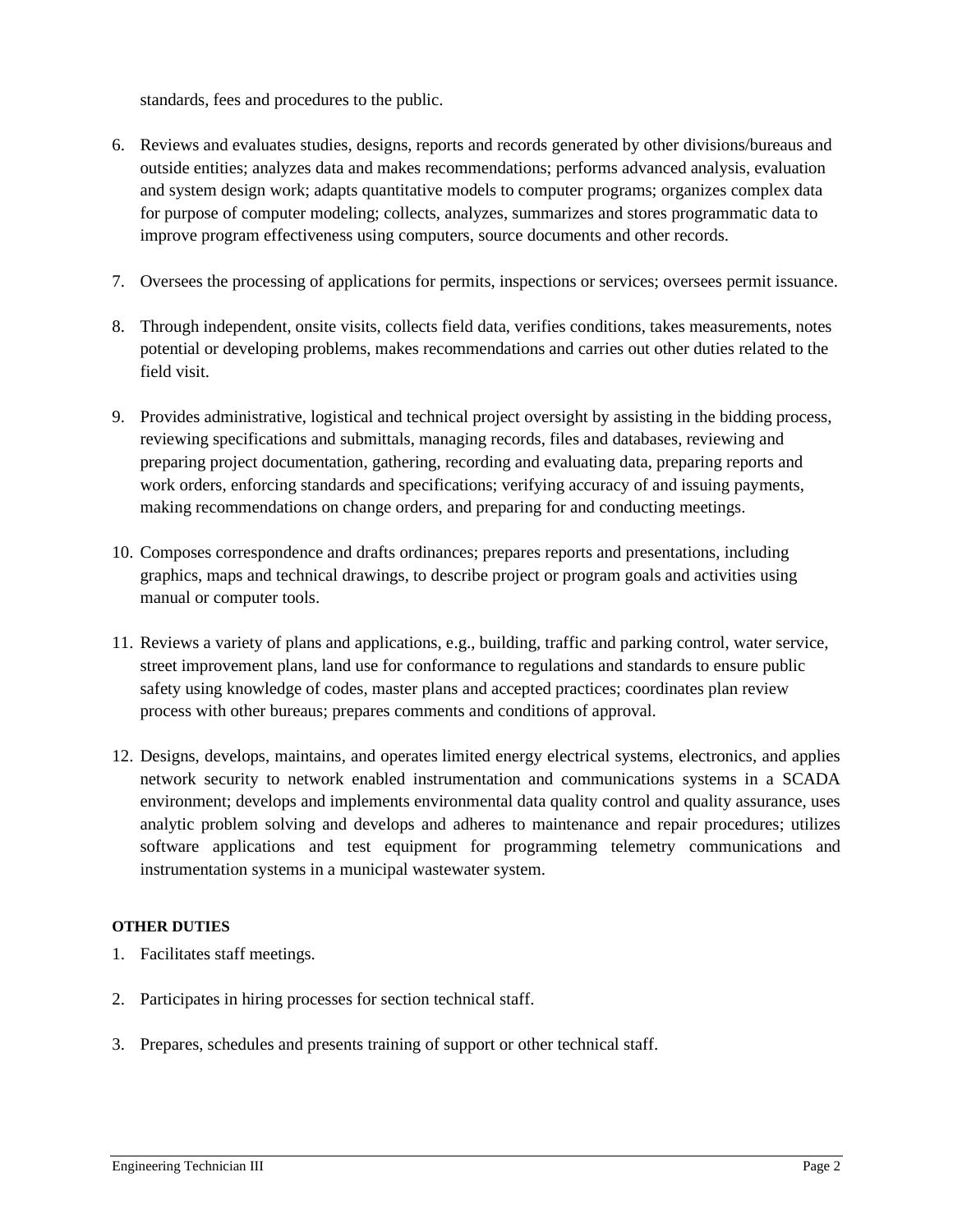- 4. Coordinates, schedules and attends community and neighborhood meetings related to assigned projects.
- 5. May provide afterhours emergency response for critical system failures and respond to emergencies as required.

## **MINIMUM QUALIFICATIONS**

#### **Knowledge of:**

- 1. Engineering and/or architectural terminology, practices, procedures and basic principles; technical standards involved in design and construction engineering and specification development.
- 2. Mathematics, algebra, geometry, trigonometry and statistics related to engineering work.
- 3. Federal and state laws and regulations relating to program area; working knowledge of municipal regulating codes pertaining to assigned projects or programs.
- 4. Standard office practices and procedures including manual and electronic file development and maintenance; specialized data gathering and research techniques; methods and procedures for archiving and retrieving technical documents, maps and drawings.
- 5. Principles, standards and practices of engineering, constructions and maintenance project management; contract management including specification writing, cost estimating techniques, project tracking and required documentation.
- 6. City operating policies and departmental work procedures and quality standards.
- 7. Computer use, applications, languages and programming techniques pertaining to the work.

## **Ability to:**

- 1. Manage various standard public works, engineering-oriented construction and maintenance projects.
- 2. Lead the activities of staff and contract personnel involved in assigned projects; coordinate projects with other City units and outside agencies.
- 3. Conduct field investigations and inspections.
- 4. Provide knowledgeable, technical guidance and advice to City staff, other government agencies, private businesses and citizens.
- 5. Operate a computer and use a variety of programs; maintain technical files both electronic and manual; utilize specialized engineering, drafting, measuring, surveying, or electronic tools, materials and equipment.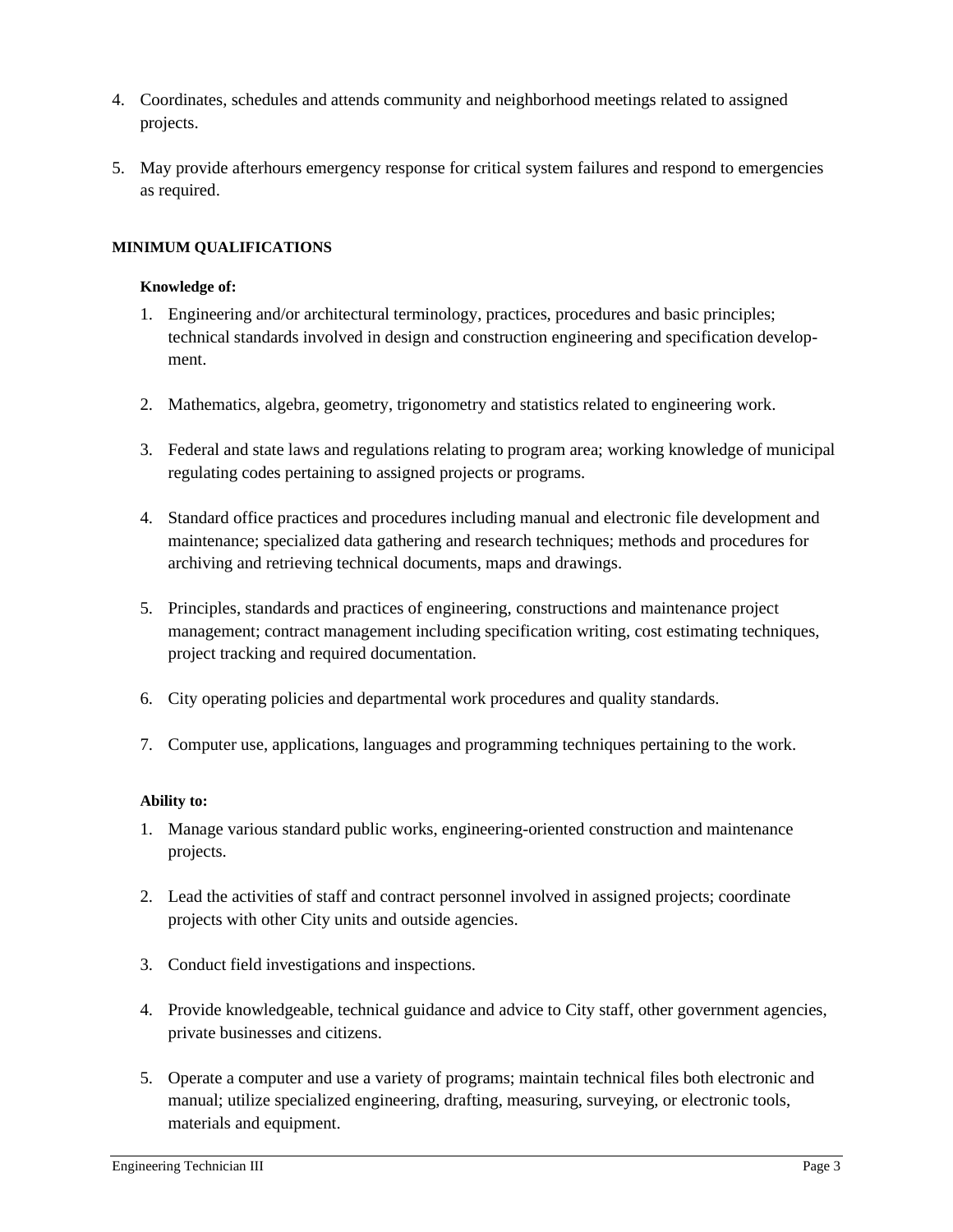- 6. Use safety precautions when working at field sites.
- 7. Read and interpret various kinds of maps, architectural and engineering drawings, construction plans, blueprints and other technical materials and documents, such as specifications, engineering manuals, surveying tables, computer manuals, trade journals, equipment instruction manuals, engineering code provisions, state and federal guidelines; learn and apply local, state or federal codes and regulations.
- 8. Clearly present technical information in oral, written, graphic or other forms; speak in front of groups; cope with dissent and conflict.
- 9. Perform complex work thoroughly, accurately and efficiently.
- 10. Establish and maintain effective working relationships with bureau management and staff, contractors and others encountered in the course of work.
- 11. Interact effectively to problem solve and partner with citizens, community groups and contractors and to negotiate agreements with contractors and the public.

## **Training and Experience:**

A typical way of obtaining the knowledge, skills and abilities outlined above is graduation from high school, trade school or vocational school, or G.E.D. equivalent and supplemented by courses in engineering technology; and four years of progressively responsible engineering technician experience; or an equivalent combination of training and experience. Experience in a public agency is preferred.

## **Licenses; Certificates; Special Requirements:**

A valid state driver's license may be required for certain assignments. Some positions may require additional certifications and licenses.

## **PHYSICAL AND MENTAL DEMANDS**

Persons with disabilities may be able to perform the essential duties of this class with reasonable accommodation. Reasonable accommodation will be evaluated on an individual basis and depends, in part, on the specific requirements for the job, the limitations related to disability and the ability of the hiring bureau to accommodate the limitation.

## **Class History:**

| Adopted: 01-01-90 | Project Coordinator (3133) class created as a result of consolidating the<br>following COPPEEA classes: |
|-------------------|---------------------------------------------------------------------------------------------------------|
|                   | Alternative Transportation Program Manager (Revised 02-25-85)<br>(940)                                  |
|                   | Rates and Charges Supervisor (Adopted 11-15-83)<br>3146                                                 |
|                   | Communications Engineer II (Revised 06-19-79)<br>3254                                                   |
|                   | Urban Projects Coordinator (Revised 04-17-84)<br>3355                                                   |
|                   |                                                                                                         |